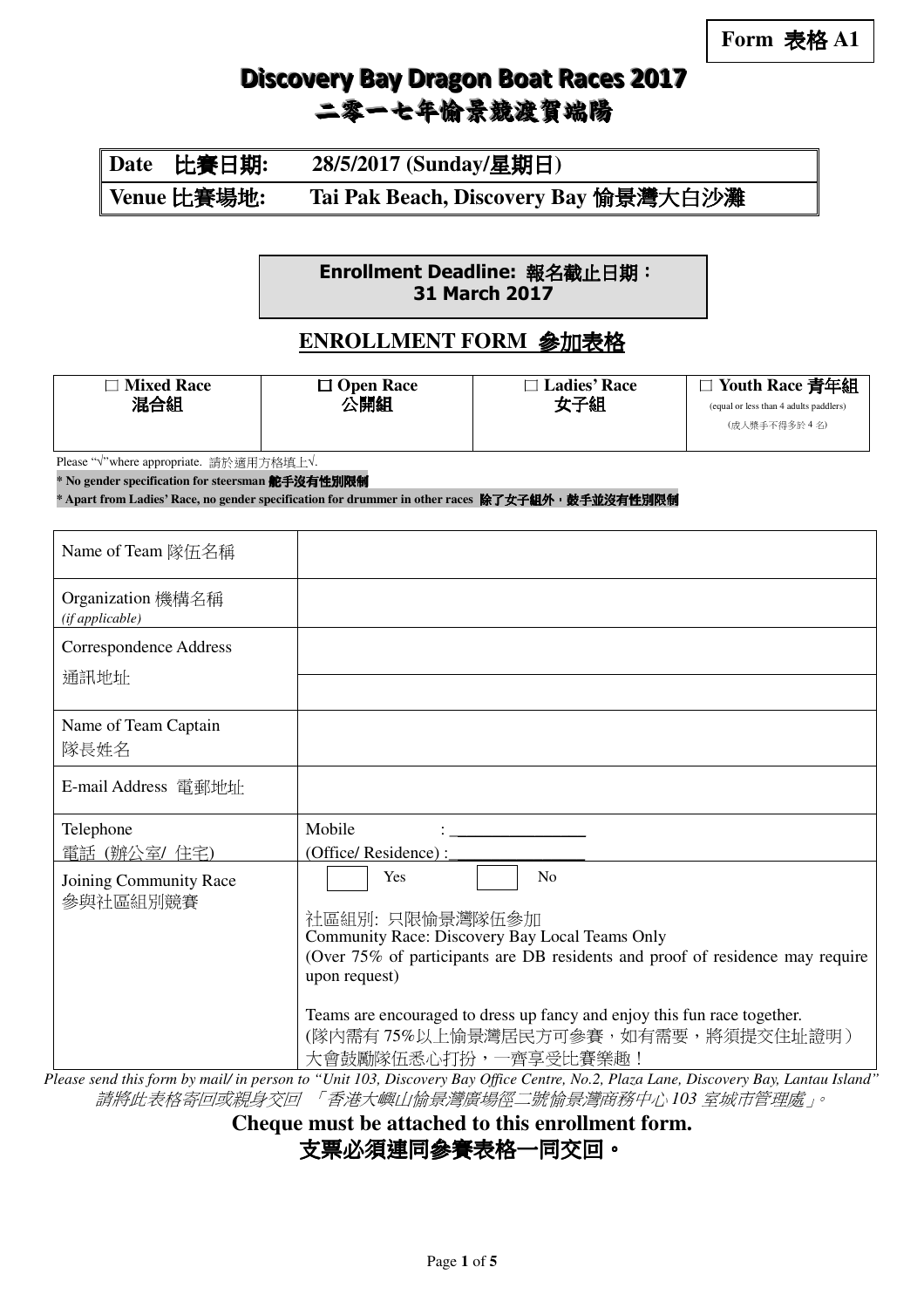#### **Team List** 隊員名單 **/ Liability Waiver** 免責聲明書

Name of Team 隊伍名稱:\_\_\_\_\_\_\_\_\_\_\_\_\_\_\_\_\_\_\_\_\_\_\_\_\_\_\_\_\_\_\_\_\_\_\_\_\_\_\_\_\_\_\_\_\_\_\_\_\_\_\_\_\_\_\_\_\_\_\_\_\_\_\_\_\_\_\_

| Name 姓名                                     | <b>Signature by all members</b><br>隊員簽署                                     | Name 姓名 | <b>Signature by all members</b><br>隊員簽署                                     |  |
|---------------------------------------------|-----------------------------------------------------------------------------|---------|-----------------------------------------------------------------------------|--|
|                                             | *I had read and agreed with<br>below waiver of liability.<br>*我已閱讀並同意下列免責聲明 |         | *I had read and agreed with<br>below waiver of liability.<br>*我已閱讀並同意下列免責聲明 |  |
| 1. (Captain 隊長)                             |                                                                             | 16.     |                                                                             |  |
| 2. (Drummer 鼓手)                             |                                                                             | 17.     |                                                                             |  |
| 3. (Steersman $\hat{E}\neq$ ) If applicable |                                                                             | 18      |                                                                             |  |
| 4.                                          |                                                                             | 19      |                                                                             |  |
| 5.                                          |                                                                             | 20.     |                                                                             |  |
| 6.                                          |                                                                             | 21.     |                                                                             |  |
| 7.                                          |                                                                             | 22.     |                                                                             |  |
| 8.                                          |                                                                             | 23.     |                                                                             |  |
| 9.                                          |                                                                             | 24.     |                                                                             |  |
| 10.                                         |                                                                             | 25.     |                                                                             |  |
| 11.                                         |                                                                             | 26.     |                                                                             |  |
| 12.                                         |                                                                             | 27.     |                                                                             |  |
| 13.                                         |                                                                             | 28.     |                                                                             |  |
| 14.                                         |                                                                             | 29.     |                                                                             |  |
| 15.                                         |                                                                             | 30.     |                                                                             |  |

*\*A consent letter with parents' signature must be submitted for 14-17 aged youth members.* \*14-17 歲之參加者必須遞交同意書 歲之參加者必須遞交同意書。

#### **Important: Waiver of Liability** 重要: 免責聲明

| $\diamond$ warrant that the information supplied is true and correct;                                                                                                      |  | 證實所填資料正確無訛;                |
|----------------------------------------------------------------------------------------------------------------------------------------------------------------------------|--|----------------------------|
| $\Diamond$ declare that I am healthy and physically fit to participate in dragon boat races $\Diamond$                                                                     |  | 聲明本人健康及本人的身體狀況適合參加龍舟比賽和練   |
| and practice sessions and I am entering these races and practice sessions at my                                                                                            |  | 習,並為參加比賽和練習自行負責;           |
| own risk:                                                                                                                                                                  |  | 聲明本人能穿著衣服游畢100米;           |
| $\diamond$ declare that I am able to swim at least 100 metres with clothes;<br>$\diamond$ agree to abide by all the rules and regulations set by the Organizing Committee; |  | 同意遵從愉景競渡賀端陽暨嘉年華籌委會就賽事定下之一  |
|                                                                                                                                                                            |  | 切規條和章則;                    |
| and                                                                                                                                                                        |  | 同意就有關及/或因是次練習及比賽所導致之任何財物損失 |
| $\diamondsuit$ agree that HKR International Limited, Hong Kong Resort Company Limited,                                                                                     |  | 及人命傷亡,香港興業國際集團有限公司、香港興業有限  |
| Discovery Bay Services Management Limited and any of their subsidiaries,                                                                                                   |  |                            |
| affiliates and associated companies and any of the officers, employees, agents                                                                                             |  | 公司、愉景灣服務管理公司及其任何之附屬公司、相關聯  |
| of those companies shall not be held liable or responsible to me for any injuries,                                                                                         |  | 公司及有聯繫公司及該等公司之任何職員、僱員及代理無  |
| loss of property and death in connection with and/or arising out of the practice                                                                                           |  | 需均負上任何責任。                  |
| sessions and this races.                                                                                                                                                   |  |                            |

**The above team list also serves as a liability waiver, with the signature of Team's Captain or individual members for above listed name and confirm that team members have all read and agreed with all the clauses stated above. Only the above listed members will be allowed as the participants on the practice sessions / race day** 

**This list must be submitted 3 working days before the 1st practice session.** 

**Alternatively, team members can sign the liability waiver (Form B) and submitted 3 working days before 1st practice session.** 

上述隊員名單包括隊長及各隊員之簽署同時為免責聲明書,確定隊員已全部閱讀並同意上述所有條款。名單以外的人士將不被允許參與練習及比賽。 此名單必須於第一練習時段前 **3** 個工作天遞交。

#### 隊員亦可簽署免責聲明書**(**表格 **B)**,並於第一練習時段前 **3** 個工作天遞交。

On behalf of my team members, I have read and agreed with the above wavier liability. 本人謹代表本隊隊員,已經閱讀並同意上述免責聲明。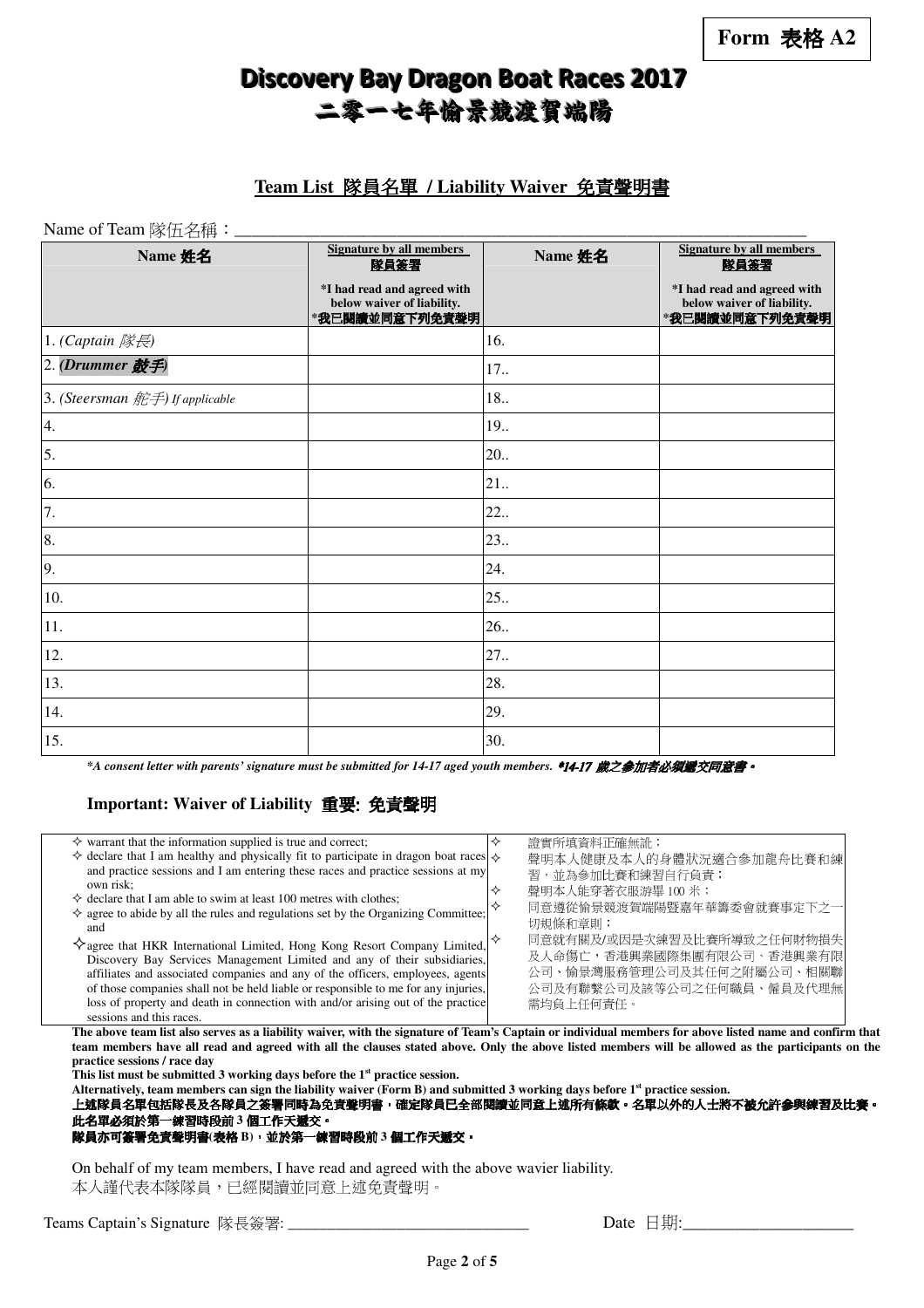### **Liability Waiver –Individual Members**  免責聲明書 **-** 個人隊員

*(\*for team member prefers to sign on individual bases) (\**以個人名義簽署*)* 

| Name of Team 隊伍名稱: |  |
|--------------------|--|
|--------------------|--|

Name of Team Member 队員姓名:

Signature  $\mathfrak{F} \mathbb{F}$ :  $\Box$  Date  $\Box$  #1:

I declare that,

- $\diamond$  warrant that the information supplied is true, correct and complete;
- $\Diamond$  declare that I am healthy and physically fit to participate in dragon boat races and practice sessions and I am entering these races and practice sessions at my own risk;
- $\Diamond$  declare that I am able to swim at least 100 metres with light clothes;
- $\Diamond$  agree to abide by all the rules and regulations set by the Organizing Committee; and
- $\Diamond$  agree that HKR International Limited, Hong Kong Resort Company Limited, Discovery Bay Services Management Limited and any of their subsidiaries, affiliates and associated companies and any of the officers, employees, agents of those companies shall not be held liable or responsible to me for any injuries, loss of property and death in connection with and/or arising out of the practice sessions and this races.

#### 本人確証,

- 證實所填資料正確無訛;
- ◆ 聲明本人健康及本人的身體狀況適合參加龍舟比賽和練習,並為參加比賽和練習自行負責;
- 聲明本人能穿著衣服游畢 100 米;
- ◆ 同意遵從愉景競渡賀端陽暨嘉年華籌委會就賽事定下之一切規條和章則;
- 同意就有關及/或因是次練習及比賽所導致之任何財物損失及人命傷亡,香港興業國際集團有限 公司、香港興業有限公司、愉景灣服務管理公司及其任何之附屬公司、相關聯公司及有聯繫公 司及該等公司之任何職員、僱員及代理無需均負上任何責任。

Please note that this Liability Waiver shall be submitted by mail or in person to Discovery Bay Services Management Ltd. **3 working days before the practice sessions or the races**. (Please submit one time only.) 此填妥之免責聲明必須於<mark>練習或賽事前 3 個工作天</mark>遞交愉景灣服務管理有限公司。(請只遞交一次。)

Address: Unit 103, Discovery Bay Office Centre, No.2, Plaza Lane, Discovery Bay, Lantau Island 地址: 香港大嶼山愉景灣廣場徑二號愉景灣商務中心 103 室

(Please copy if required. 如有需要,請自行影印。)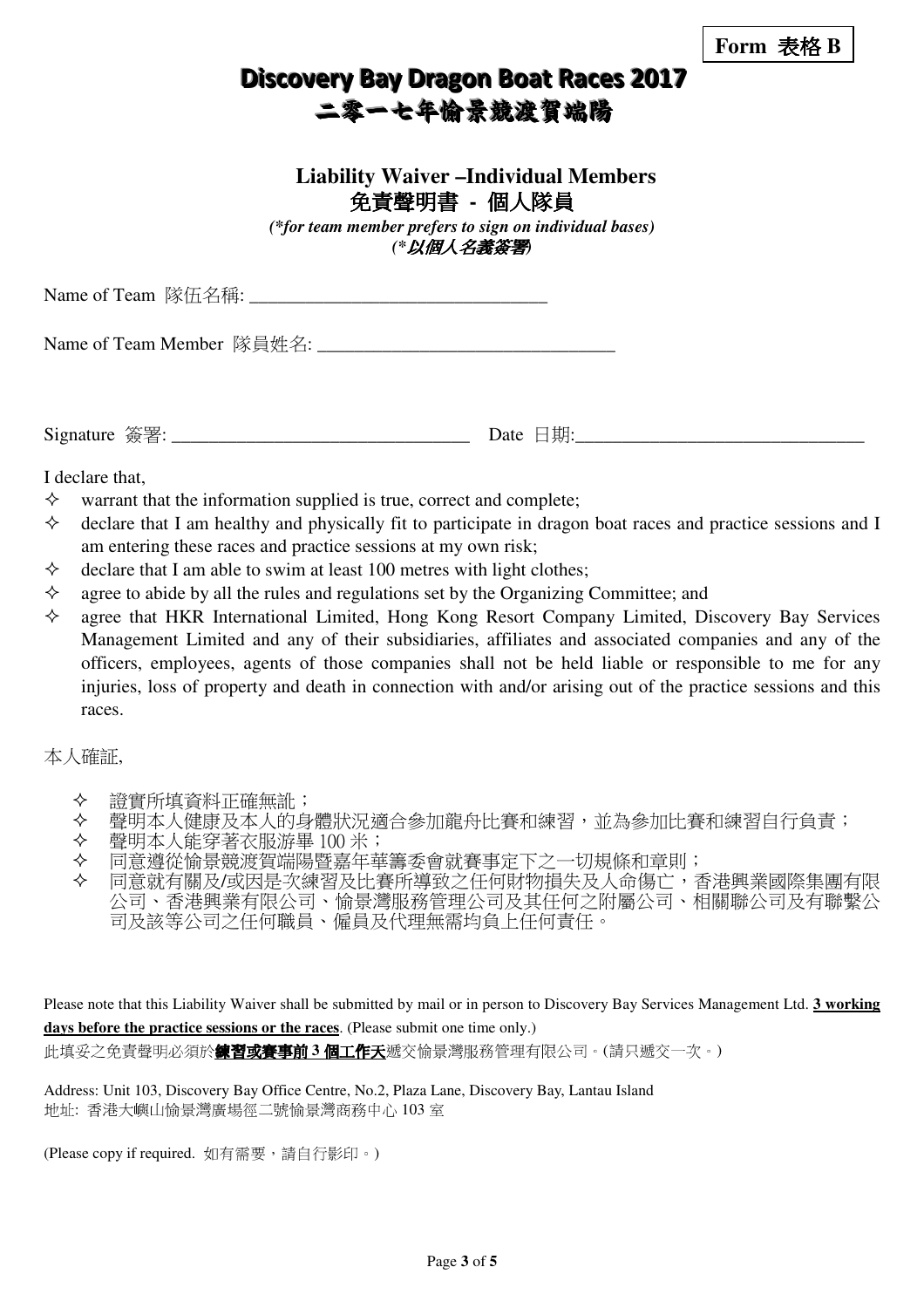### **Parents' Consent Letter**  同意書 **(for youth members aged 14-17) (14-17** 歲的隊員**)**

| Name of Team Member 隊員姓名:                   | Date of Birth $\pm \pm \pm \frac{1}{2}$ $\frac{1}{2}$ $\frac{1}{2}$ $\frac{1}{2}$ $\frac{1}{2}$ $\frac{1}{2}$ $\frac{1}{2}$ $\frac{1}{2}$ $\frac{1}{2}$ $\frac{1}{2}$ $\frac{1}{2}$ $\frac{1}{2}$ $\frac{1}{2}$ $\frac{1}{2}$ $\frac{1}{2}$ $\frac{1}{2}$ $\frac{1}{2}$ $\frac{1}{2}$ $\frac{1}{2}$ $\frac{1}{2}$ |
|---------------------------------------------|-------------------------------------------------------------------------------------------------------------------------------------------------------------------------------------------------------------------------------------------------------------------------------------------------------------------|
| Name of Parents / Guardian 家長/監護人:          |                                                                                                                                                                                                                                                                                                                   |
| Emergency Contact No.緊急聯絡電話: ______________ | Date $\Box$ 期:                                                                                                                                                                                                                                                                                                    |

I, parents / guardian of the above mentioned members,

- $\Diamond$  declare that my son/daughter/a minor under my guardianship is permitted to participate in the dragon boat races and practice sessions;
- $\diamond$  warrant that the information supplied is true, correct and complete;
- $\Diamond$  declare that he/she is healthy and physically fit to participate in the dragon boat races and practice sessions and he/she is entering these races and practice sessions at his/her own risk;
- $\Diamond$  declare that he/she is able to swim at least 100 metres with light clothes;
- $\Diamond$  agree to abide by all the rules and regulations set by the Organizing Committee; and
- $\Diamond$  agree that HKR International Limited, Hong Kong Resort Company Limited, Discovery Bay Services Management Limited and any of their subsidiaries, affiliates and associated companies and any of the officers, employees, agents of those companies shall not be held liable or responsible to me for any injuries, loss of property and death in connection with and/or arising out of the practice sessions and this races.

❖

本人確証,

- 聲明本人准許本人之兒子/女兒/監護的未成年人參加龍舟比賽和練習;
- 
- ◆ 證實所填資料正確無訛;<br>◆ 聲明他/她健康及身體狀*》*<br>◆ 聲明他/她能穿著衣服游<sup>星</sup> 聲明他/她健康及身體狀況適合參加龍舟比賽和練習,並為參加比賽和練習自行負責;
- 
- ◆ 聲明他/她能穿著衣服游畢 100 米;<br>◆ 同意遵從愉景競渡賀端陽暨嘉年華 同意遵從愉景競渡賀端陽暨嘉年華籌委會就賽事定下之一切規條和章則;
- 同意就有關及/或因是次練習及比賽所導致之任何財物損失及人命傷亡,香港興業國際集團有限 公司、香港興業有限公司、愉景灣服務管理公司及其任何之附屬公司、相關聯公司及有聯繫公 司及該等公司之任何職員、僱員及代理無需均負上任何責任。

Please note that this Consent Letter & Liability Waiver shall be submitted by mail or in person to Discovery Bay Services Management Ltd. **3 working days before the practices session or the races**. (Please submit one time only.) 此填妥之同意書及免責聲明必須於練習或賽事前 **3** 個工作天遞交愉景灣服務管理有限公司。(請只遞交一次。)

Address: Unit 103, Discovery Bay Office Centre, No.2, Plaza Lane, Discovery Bay, Lantau Island 地址: 香港大嶼山愉景灣廣場徑二號愉景灣商務中心 103

\*(Please copy if required. 如有需要,請自行影印。)